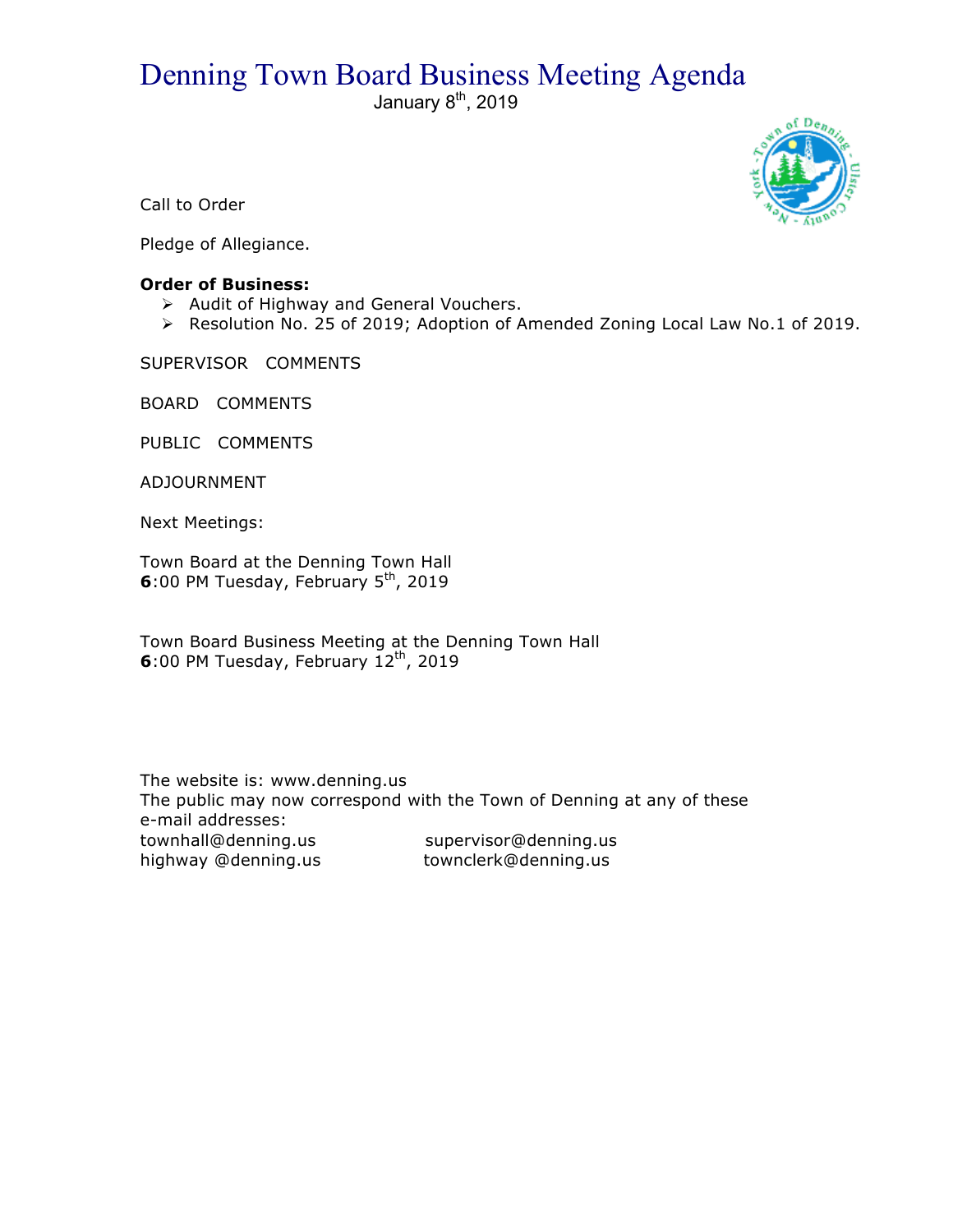Denning Town Board Meeting January  $8<sup>th</sup>$ , 2019 Resolution No. 25 of 2019

**WHEREAS,** the Town of Denning Zoning Committee has been actively and diligently working on updating and amending the Town of Denning Zoning Law, and has held public meetings over the years. And

**WHEREAS**, New York State, Article 16, Town Law §261, grants the authority to the Towns, and requires the review and updating of local zoning laws. And

**WHEREAS**, New York State Town Law § 7-4 authorizes "the town boards, as the legislative body, to adopt local planning and zoning laws and ordinances." And

**WHEREAS** Local Law No. 1 of 2019 Amending the Zoning Law and Subdivision Rules and Regulations of the Town of Denning to implement various recommendations of the Comprehensive Plan.

**BE IT ENACTED** by the Town Board of the Town of Denning, New York as follows:

## **SECTION 1. LEGISLATIVE INTENT.**

This action was prompted by the Town Board's adoption of the 2007 Comprehensive Plan for the Town of Denning on October 2, 2007. The Town Board of the Town of Denning, Ulster County, NY has determined the adoption of certain Zoning Text and Zoning Map amendments and amendments to it Subdivision Rules and Regulations as recommended in the 2007 Comprehensive Plan would enhance the land use policies of the Town and have a positive impact on the environment. The recommended revisions to the Zoning Law and Subdivision Rules and Regulations would clarify the intent of the Town's land use regulations by defining certain land uses, ensure land use consistent with the recommendations of the adopted Comprehensive Plan through certain zoning text and map amendments, ensure compatibility of certain non-residential land uses within residential land uses.

### **SECTION 2. AMENDMENTS.**

The existing Zoning Law and Subdivision Rules and Regulations of the Town of Denning are hereby deleted and repealed and the proposed 2018 Zoning Law and Subdivision Rules and Regulations – attached hereto – are hereby enacted in their place and stead:

### **SECTION 3. SAVINGS CLAUSE.**

If any clause, sentence, paragraph, section or part of this Local Law shall be adjudicated by any court of competent jurisdiction to be invalid, such judgment shall be confined in its operation to the clause, sentence, paragraph, section or part thereof directly involved in the controversy in which such judgment shall have been rendered.

#### **SECTION 4. EFFECTIVE DATE.**

This local law shall take effect upon its filing with the Secretary of State.

**And WHEREAS** the Town of Denning **HEREBY** held a Public Hearing on Tuesday, December 4<sup>th</sup>, 2018. And

**WHEREAS** any and all interested person(s) were heard.

### **NOW THEREFORE BE IT RESOLVED** the Town of Denning Town Board **HEREBY**

adopts and approves of resolution No. 25 of 2019 Local Law No. 1 of 2019; titled: Town of Denning Amended Zoning Law and the Subdivision Rules and Regulations.

**Whereupon**, the Resolution was put to a vote, recorded as follows: Motion to adopt and approve by Councilman Gregory Vurckio,